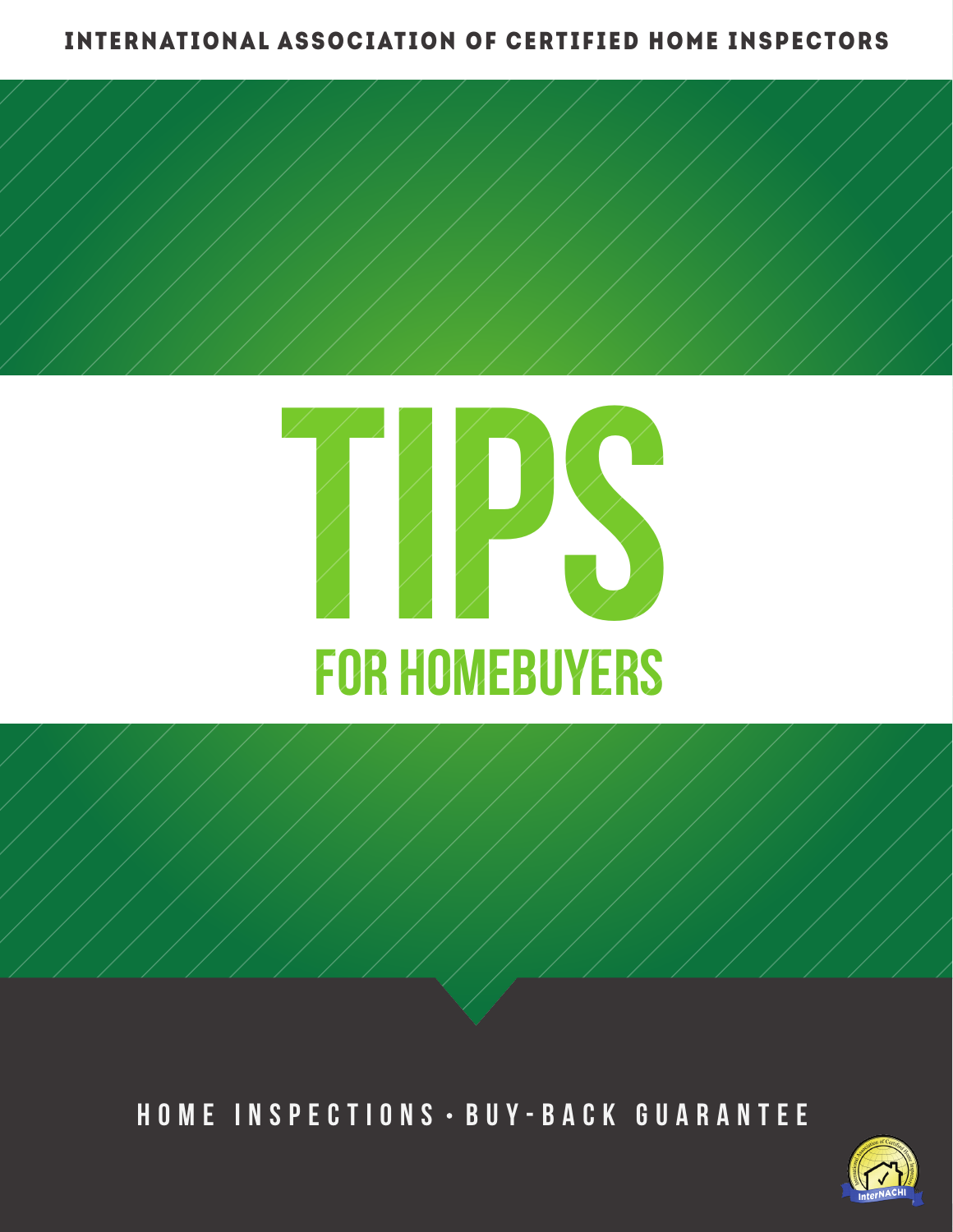**Whether you're a first-time homebuyer or a veteran homeowner downsizing or trading up, these valuable tips can help streamline your real estate transaction by making it go quicker and smoother, with the help of your InterNACHI-Certified Professional Inspector® .**

**Use a buyer's real estate agent**. The buyer's agent has a fiduciary duty to their client, and works only for you the homebuyer—even if they are paid by the broker who listed the home for the seller. **1.** 

**Help your agent help you**. Give your real estate agent as much information as possible. Your agent isn't a mind-reader. Tell your agent what type of home you're looking for, where you want to live, and how much you **2.** want to spend. Be honest with your agent.

**Go home-shopping during the holidays**. Home sellers who list their home for sale just before the holidays are likely desperate to sell. There are also fewer homebuyers to compete with during the holidays. If you want a **3.** really good deal, looking for a home during the holidays may be the best way to find one.

**Test-drive your commute to and from work during peak traffic hours**. Is the home you want as close to your workplace time-wise as you thought it was? Part of the real cost of a home is the cost of traveling to and from **4.** work.

ence is the direct gatters and downspocks diverting water away from the home. What does the grading foot it look **Visit the home in the rain**. Even if you can't get permission to enter the home on short notice, observe the exterior. Are the gutters and downspouts diverting water away from the home? What does the grading look like in the rain? **5.**

**Walk the neighborhood**. Don't just drive around in your car. Get out and walk it. **6.**

**Don't rely solely on the seller's disclosure**. Sellers are under no obligation to disclose problems they don't know about. And, for that reason, many sellers don't want to know what is wrong with their house. Hire the InterNACHI inspector who provided you with this booklet to verify what the seller claims in the seller's disclosure. **7.**

**Ask your seller about any disturbing noises or foul odors**. Is there a business nearby that creates emissions? Is the home under an airport route? Is there a train track nearby? How about horse stalls or commercial

agriculture? Talk to the neighbors to find out. Visit the home in the middle of a business day. If possible, also **8.** park outside the home at night with your car windows rolled down to find out how busy or noisy the area is during the time when it should be most peaceful.

**Ask to see the utility bills**. If you're moving into a larger home, expect your utility bills to be higher. The InterNACHI home inspector who provided you with this booklet can help you learn about ways to lower your **9.** energy costs and minimize your water usage.

**Make sure the inspection addendum in your purchase agreement gives you the ability to back out of the deal if**  10. your inspector finds something horribly wrong. It should also require that your full deposit be returned to you if you decide not to buy the home because of something revealed in the inspection report.

**Remember that everything is negotiable**. Don't be afraid to ask for anything when you make an offer on a home. Perhaps you want a certain closing date. Ask for that. Perhaps you want certain repairs made. Ask for them. Perhaps you want help with the closing costs. Ask for it. Perhaps you want the seller to leave the drapes

- **11.** or the couch. Ask for them to be left with the home. Don't be shy. Buying a home is a business deal, and negotiating is a normal part of any business deal. And, of course, never assume that any personal property (such as appliances, curtain rods, swing sets, the dog house, etc.) will be left behind if you haven't agreed in writing that they're included as part of the sale.
- **Pay a little extra for an InterNACHI-Certified Professional Inspector®**. Buying a home is probably the most expensive purchase you'll ever make. This is no time to shop for a cheap inspection. The cost of a home **12.**inspection is very small relative to the value of the home being inspected. The additional cost of hiring an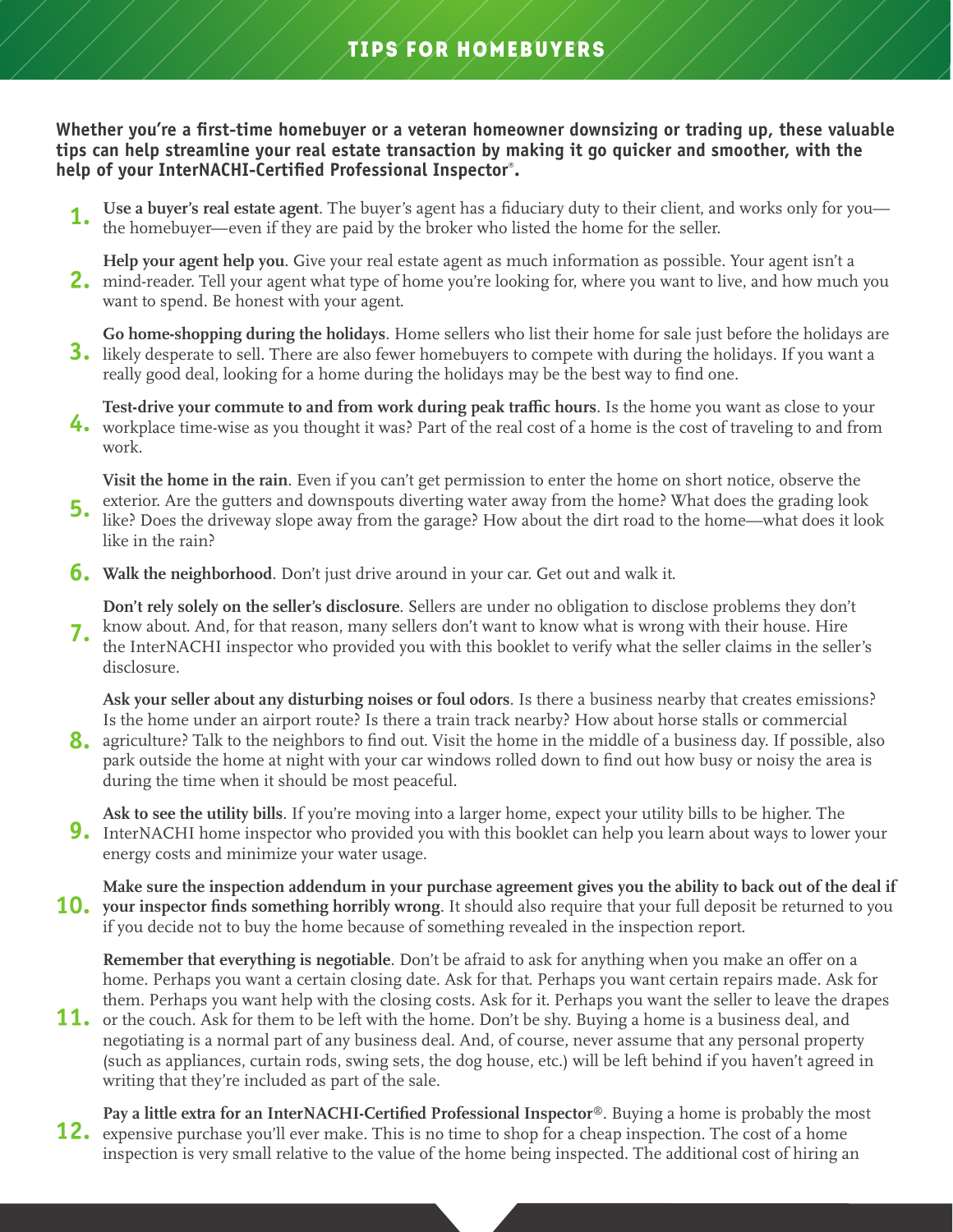## TIPS FOR HOMEBUYERS

InterNACHI-Certified Professional Inspector® is almost insignificant by comparison. You've been recently crunching the numbers—shopping for a mortgage, adding up closing costs, and negotiating offers—and trying to get the best deals. Don't stop now. Don't let your real estate agent, a "patty-cake" inspector, or anyone else talk you into skimping on the home inspection. InterNACHI-Certified Professional Inspectors® perform the best inspections by far. InterNACHI-Certified Professional Inspectors® earn their fees many times over. As the most qualified inspectors, they do more, they deserve more, and—yes—they generally charge a little more. Do yourself a favor and pay a little more for the quality inspection you deserve so that you can make a confident decision with peace of mind.

**Remember that no home is perfect, not even a new one.** Don't make the mistake of not getting a home inspection on a newly-constructed home. Houses aren't created like new cars on an assembly line. Each home is hand-built by a variety of different tradesmen. If you're buying a new home, get it inspected by the InterNACHI home inspector who provided you with this booklet. **13.**

**Buying a home can be a stressful process, but your home inspection doesn't have to be**. Your inspection and report, combined with the seller's disclosure and what you notice yourself, can make the experience overwhelming. Chances are that most of your inspection will be related to maintenance recommendations and minor imperfections. These are good to know about. **14.**

The issues that really matter will fall into four categories:

- a. major defects, such as a structural failure;
- b. conditions that can lead to major defects, such as a roof leak;
- c. issues that may hinder your ability to finance, legally occupy, or insure the home if not rectified immediately; and
- d. safety hazards, such as an exposed, live buss bar at the electrical panel.

Anything in these categories should be addressed as soon as possible. But it's important to realize that a seller is under no obligation to repair everything mentioned in your inspection report. Most sellers are honest and are often surprised to learn of defects uncovered during an inspection. It's also inappropriate to demand that the seller address deferred maintenance, conditions already listed in the seller's disclosure, or nitpicky items. Focus on the possibilities, not the problems. Keep things in perspective, and remember that no home is perfect.

**Are you also selling your home? If so, have it Move-In Certified** by the InterNACHI home inspector who 15. provided you with this booklet. Here are some advantages of having your home-for-sale inspected before you even list it:

- You can choose an InterNACHI-Certified Professional Inspector® to inspect your home first, which may prompt the buyer to waive his own inspection contingency. And even if he doesn't, a Seller Inspection means you won't be in for any surprises.
- You can schedule your inspection at your own convenience, rather than accommodate a buyer and his inspector.
- You can assist your inspector during the inspection, which is something not normally done during a buyer's inspection.
- A Move-In Certified Seller Inspection can alert you to any immediate concerns, such as a broken pressure-relief valve or an active termite infestation.
- You can take the time you need to shop around for competitive bids from contractors who can make any necessary repairs, rather than feeling forced to make a rushed decision to get things fixed in a hurry.
- You can attach repair estimates or paid invoices to your inspection report. This also means removing over-inflated buyer-procured repair estimates from the negotiating table.